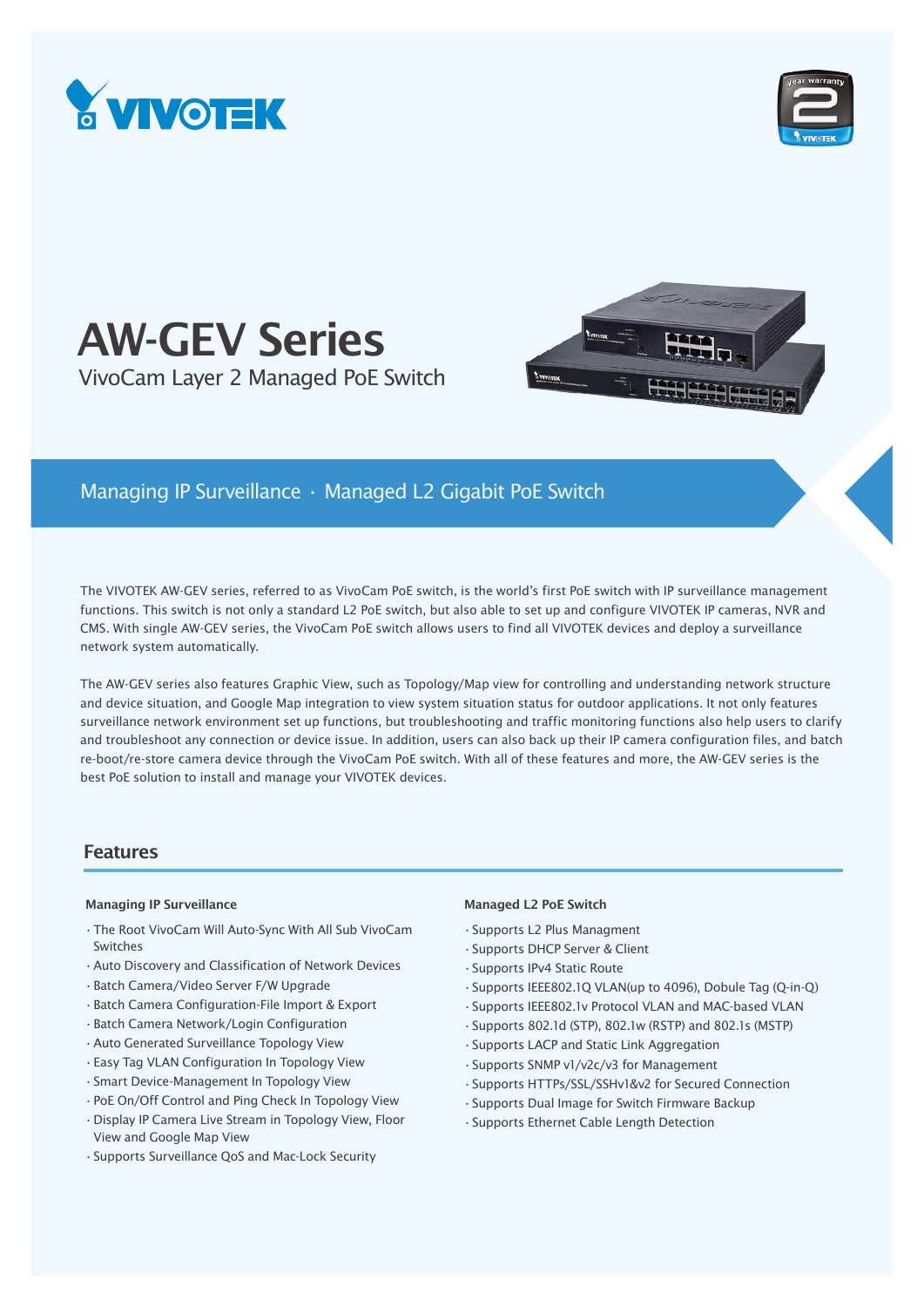### **Auto Discovery Graphic View Graphic View Graphic View Graphic View Graphic View Graphic View Graphic View Graphic View Graphic View Graphic View Graphic View Graphic View Graphic View Graphic View Graphic View Graphic Vie**

AW-GEV series can automatically discover any VIVOTEK's devices such as network cameras, video servers, CMS and NVR with a simple click of mouse.

| Camera & Encoder Device List |               |                        |                                   |                                                    |                         | Nome > Management > Camera & Encoder > Device List |         |
|------------------------------|---------------|------------------------|-----------------------------------|----------------------------------------------------|-------------------------|----------------------------------------------------|---------|
| Auto-refresh                 | $\circ\cdot$  | - 14                   | 108<br>ON-LINE                    | $\overline{t}$<br>GB<br>OFF-LINE<br><b>MANAGED</b> | 47<br><b>UN-MANAGED</b> |                                                    |         |
| Removed                      | Reboot        | <b>Restore Default</b> | Translate dynamic IP to static IP |                                                    |                         |                                                    |         |
| Show 10 v entries            |               |                        |                                   |                                                    |                         | Search:                                            |         |
| Select                       | <b>Status</b> | <b>Model Name</b>      | <b>Device Name</b>                | MAC                                                | IP Address              | <b>IP State</b>                                    | Version |
| ш                            | On Line       | <b>IP8162</b>          | Mega-Pixel<br>Network Camera      | 00-02-01-26-01-68                                  | 169.254.1.104           | <b>Static</b>                                      | 0200d   |
|                              | On Line       | <b>CC8130</b>          | <b>CC8130</b>                     | 00-02-D1-1D-21-83                                  | 169.254.33.131          | <b>Static</b>                                      | 0201a   |
|                              | On Line       | <b>IB8369</b>          | 188369                            | 00-02-D1-35-2D-E8                                  | 169.254.45.232          | Static                                             | 0101a1  |
|                              | On Line       | <b>IP8371E</b>         | <b>IP8371E</b>                    | 00-02-D1-29-40-8F                                  | 169.254.64.143          | <b>Static</b>                                      | 0301b   |
|                              | On Line       | FDR16C-HSF2            | <b>FD816C-HSF2</b>                | 00-02-D1-39-SC-EE                                  | 169.254.92.238          | Static                                             | 0100v_2 |
|                              | On Line       | <b>IP8337H</b>         | IP8337H-C                         | 00-02-01-25-BA-95                                  | 169.254.185.149         | <b>Static</b>                                      | 0100f   |
| п                            | On Line       | <b>FD8151V</b>         | Mega-Pixel<br>Network Camera      | 00-02-01-27-C4-50                                  | 169.254.195.80          | Dynamic                                            | 0103a   |
|                              | On Line       | <b>FE8171</b>          |                                   | 00-02-01-15-D7-41                                  | 192.168.40.11           | Dynamic                                            | 0101c   |
|                              | On Line       | <b>FD8168-S</b>        | Mega-Pixel<br>Network Camera      | 00-02-01-19-00-C6                                  | 192.168.40.12           | <b>Dynamic</b>                                     | 0100b6  |

### Graphic View Graphic View

#### Floor View

Upload custom floor images. Floor View allows for quick location of deployed surveillance devices and for export of this view in SVG/ PNG/PDF format for easier inspection and planning.



### **Device Management Traffic Chart**

Easy Network Configuration, Open Device Web UI, Restore Default, Reboot, Check Device Cable Connection and Display Live Stream, Online/Offline status , PoE consumption, PoE on/off control, PoE Alive Check.

#### **Topology View**



### Topology View

Auto-generated Topology View allows administrators to quickly view and export a complete network topology in SVG/PNG/PDF format for easier inspection and planning.



#### Google Map

Locate surveillance devices on Google map to simplify multi-site management of any large scale deployments.



Auto-generated comprehensive chart to show port-by-port network traffic status.



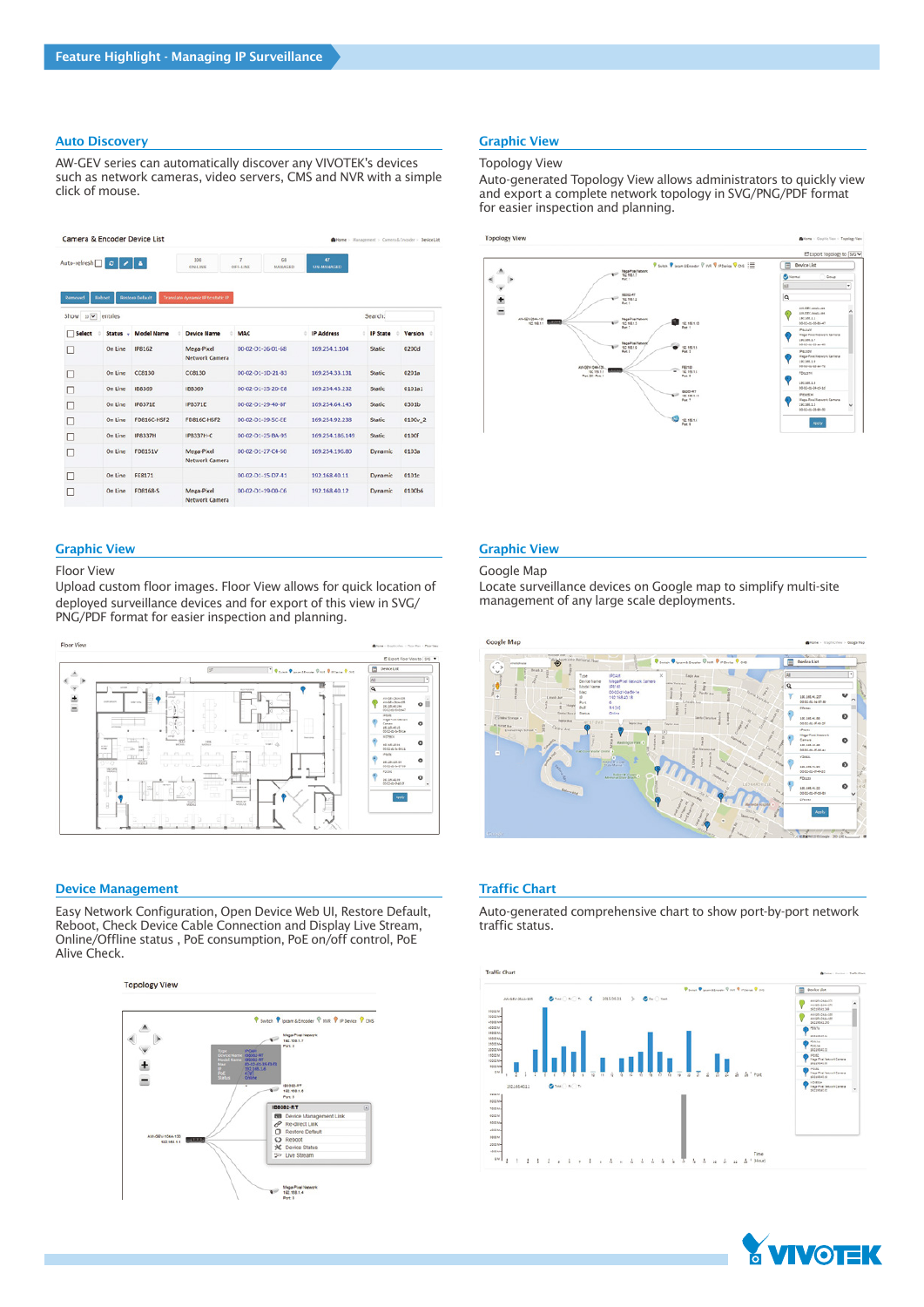#### Device Status

Device Status page to show the real-time verification result of each connection between switch port and device.

| Selact<br>e<br>Showing 1 to 10 of 254 entries | * Status<br>· Online                               | <b>Model Name</b><br><b>PB151</b> | <b>Device Name</b> | <b>MAC</b><br>٠   | P Address          | Version                      |  |
|-----------------------------------------------|----------------------------------------------------|-----------------------------------|--------------------|-------------------|--------------------|------------------------------|--|
|                                               |                                                    |                                   |                    |                   |                    |                              |  |
|                                               |                                                    |                                   |                    | 00 02 01 02 87-55 | 192.168.41.237     | 0400a                        |  |
|                                               |                                                    |                                   |                    |                   | Previous <b>19</b> | $2$ $3$ $4$ $5$ $$ $20$ Next |  |
|                                               | 45-140-240-000 095-394-525                         |                                   |                    |                   |                    |                              |  |
|                                               |                                                    |                                   |                    |                   |                    |                              |  |
|                                               |                                                    |                                   |                    |                   |                    |                              |  |
|                                               | Cable status O<br>193.568.41.250 03:03:41.03.93.0a |                                   |                    |                   |                    |                              |  |

### VLAN Setting

Hierarchical topology view allows administrators to easily build a VLAN.



### Port Security by Specific MAC Lock

Enable MAC Lock function to prevent unwanted connection from unknown devices.

| MAC Add:<br><b>MAC List</b> | $\overline{\phantom{a}}$<br>$\overline{\phantom{a}}$ | ٠ |                          |     |
|-----------------------------|------------------------------------------------------|---|--------------------------|-----|
|                             |                                                      |   | $\overline{\phantom{a}}$ | Add |
|                             |                                                      |   |                          |     |
| Select                      |                                                      |   | <b>MAC</b>               |     |
| No information found        |                                                      |   |                          |     |

#### Live Stream

Display live streaming camera window in Topology View, Floor View and Google Map View.



#### PoE Management

Provides useful PoE management tools in Topology View, such as PoE On/Off Configuration, Powered device alive checking.

| <b>PoE Auto Checking</b>      |                       | Home > Graphic View > Topology View |
|-------------------------------|-----------------------|-------------------------------------|
| <b>Auto Checking</b>          | Disabled V            |                                     |
| <b>PoE Port Configuration</b> |                       |                                     |
| Port                          | Mode                  |                                     |
| ٠                             | $\check{}$<br>$\circ$ |                                     |
| 1                             | Enabled V             |                                     |
| $\overline{2}$                | Enabled V             |                                     |
| 3                             | Enabled V             |                                     |
| 4                             | Enabled V             |                                     |
| 5                             | Enabled V             |                                     |
| 6                             | Enabled V             |                                     |
| $\overline{7}$                | Enabled V             |                                     |

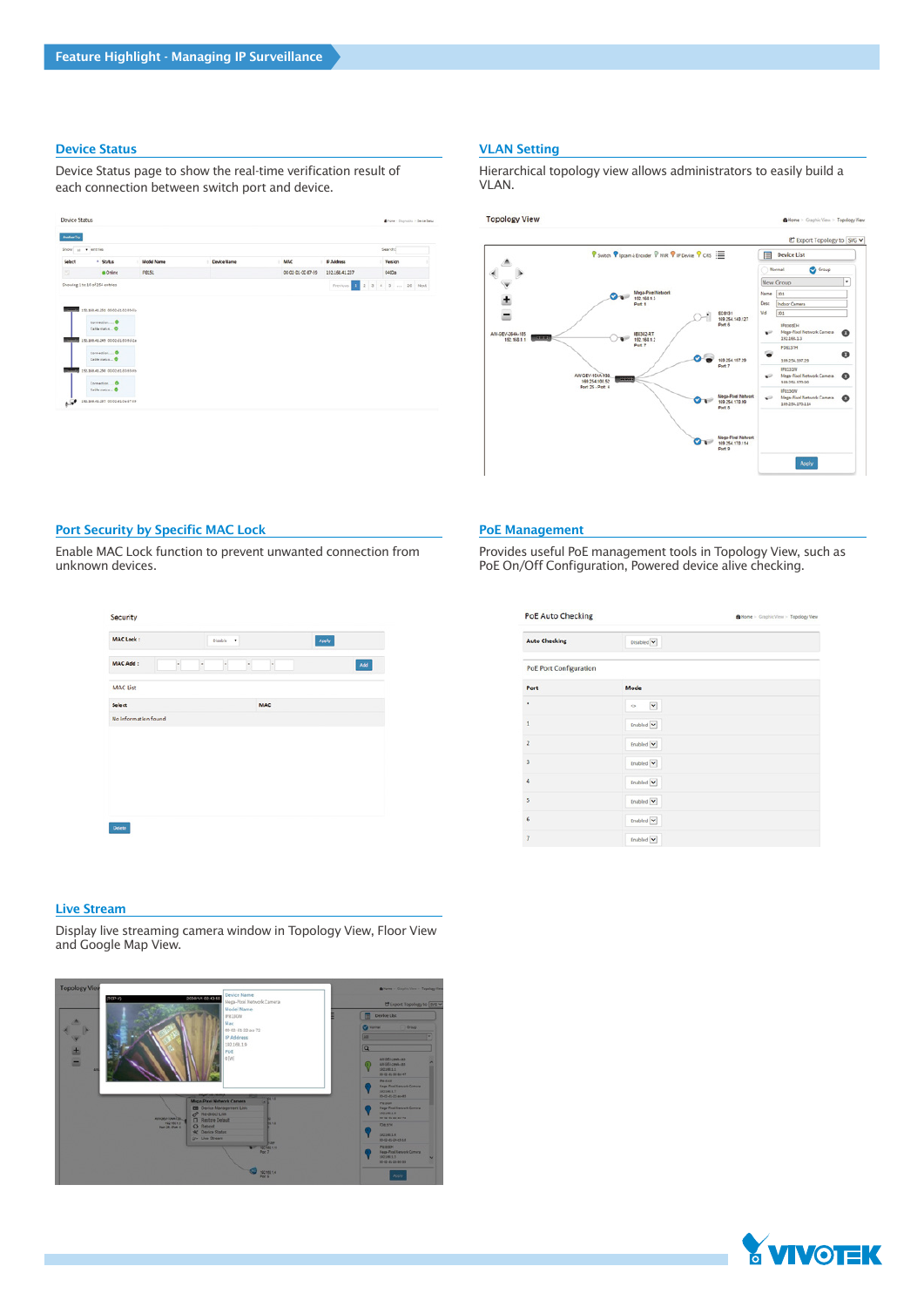Application



# Ordering Information

| <b>Model Name</b>             | <b>Product Description</b>                                         |
|-------------------------------|--------------------------------------------------------------------|
| <b>VivoCam PoE Switch</b>     |                                                                    |
| AW-GFV-104A-130               | VivoCam L2 Managed PoE Switch 8xGE PoE + 1xGE UTP + 1xGE SFP, 130W |
| AW-GFV-264A-185               | VivoCam L2 Managed PoE Switch 24xGE PoE + 2xCombo GE, 185W         |
| AW-GFV-264A-370               | VivoCam L2 Managed PoE Switch 24xGE PoE + 2xCombo GE, 370W         |
| <b>Web Smart PoE Switch</b>   |                                                                    |
| AW-GET-094A-130               | Web Smart 8xGE PoE +1xGE SFP Switch, 130W                          |
| <b>PoE Extender</b>           |                                                                    |
| AP-FXC-0100                   | 1-Port Indoor FF PoF Extender                                      |
| AP-FXC-0200                   | 2-Port Indoor FF PoF Extender                                      |
| <b>IP Surveillance Device</b> |                                                                    |
| Network Camera                | All VIVOTEK Network Cameras                                        |
| Video Server                  | All VIVOTEK Video Servers                                          |
| <b>NVR</b>                    | All VIVOTEK NVRs                                                   |
| CMS                           | VAST                                                               |

# AW-GEV Series Front View



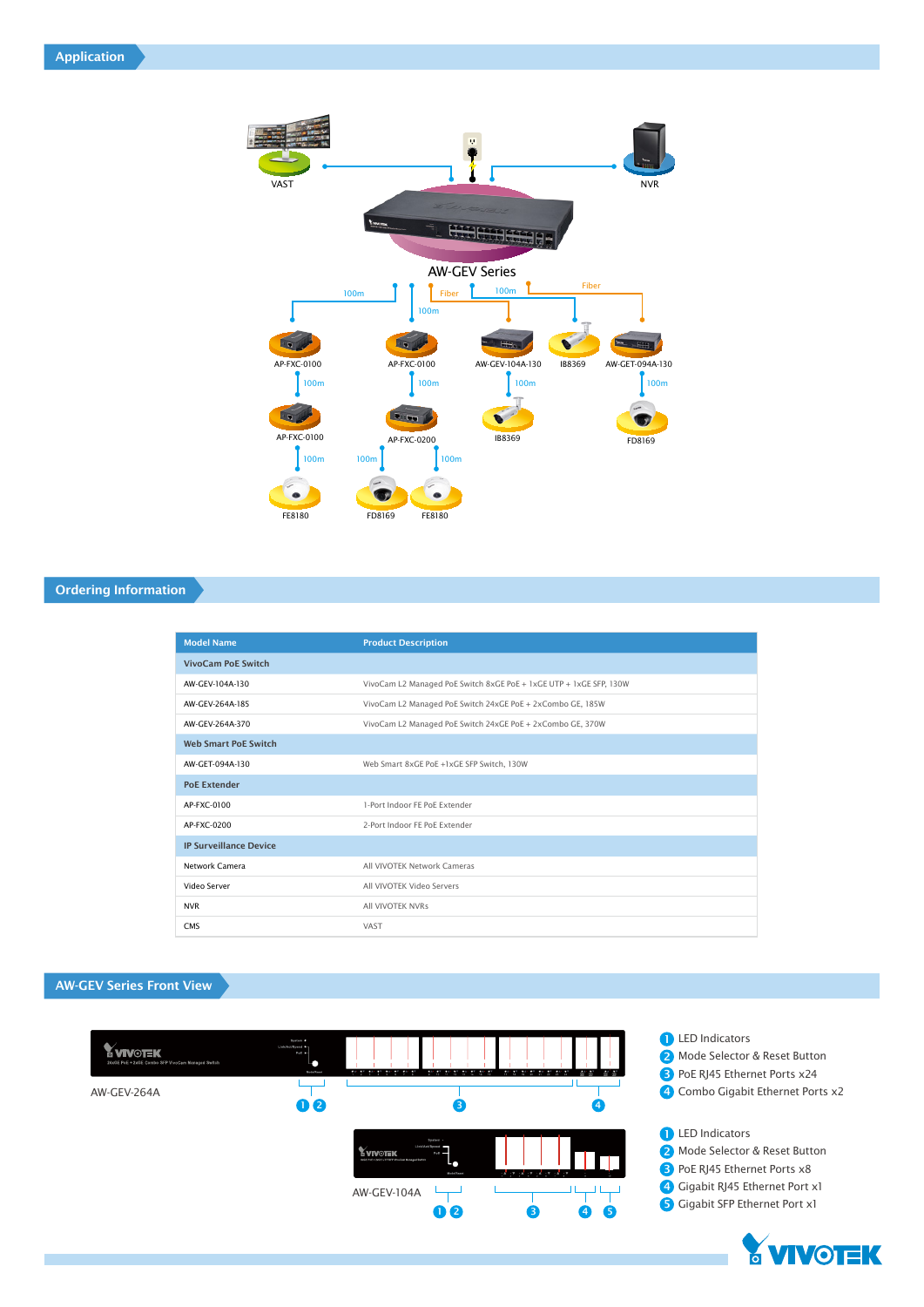| <b>Technical Specifications</b>                                      |                                  |                                                                 |                                                         |                                                         |
|----------------------------------------------------------------------|----------------------------------|-----------------------------------------------------------------|---------------------------------------------------------|---------------------------------------------------------|
| Model                                                                |                                  | AW-GEV-104A-130                                                 | AW-GEV-264A-185                                         | AW-GEV-264A-370                                         |
| <b>Product Description</b>                                           |                                  | VivoCam L2 Managed PoE Switch<br>8xGE PoE + 1xGE UTP + 1xGE SFP | VivoCam L2 Managed PoE Switch<br>24xGE PoE + 2xCombo GE | VivoCam L2 Managed PoE Switch<br>24xGE PoE + 2xCombo GE |
| <b>Managing IP Surveillance Functions</b>                            |                                  |                                                                 |                                                         |                                                         |
| Management                                                           |                                  |                                                                 |                                                         |                                                         |
| Auto Search VIVOTEK Device                                           |                                  | up to 1000 pcs                                                  | up to 1000 pcs                                          | up to 1000 pcs                                          |
| Surveillance Device Management List                                  |                                  | $\vee$                                                          | $\vee$                                                  | $\vee$                                                  |
| <b>DHCP Server Function</b>                                          |                                  | $\vee$                                                          | $\vee$                                                  | $\vee$                                                  |
| VIVOTEK Device Account/Password Setting                              |                                  | $\vee$                                                          | $\vee$                                                  | $\vee$                                                  |
| <b>VIVOTEK Device Static IP Setting</b>                              |                                  | $\vee$                                                          | $\vee$                                                  | $\vee$                                                  |
| VIVOTEK Device Grouping Setting for VLAN                             |                                  | $\vee$                                                          | $\vee$                                                  | $\vee$                                                  |
| VIVOTEK Device Name Edit                                             |                                  | $\vee$                                                          | $\vee$                                                  | $\vee$                                                  |
| VIVOTEK Camera/Video Server Reboot/<br>Restore Default               |                                  | $\vee$                                                          | $\vee$                                                  | $\vee$                                                  |
| VIVOTEK Device Re-direct Link                                        |                                  | $\vee$                                                          | $\vee$                                                  | $\vee$                                                  |
| VIVOTEK Device On/Off Line Status                                    |                                  | $\vee$                                                          | $\vee$                                                  | $\vee$                                                  |
| <b>E-Map View</b>                                                    |                                  |                                                                 |                                                         |                                                         |
| <b>Topology View</b>                                                 |                                  | $\vee$                                                          | $\vee$                                                  | $\vee$                                                  |
| <b>Floor View</b>                                                    |                                  | $\vee$                                                          | $\vee$                                                  | $\vee$                                                  |
| Google Map View                                                      |                                  | $\vee$                                                          | $\vee$                                                  | $\vee$                                                  |
| <b>Maintenance</b>                                                   |                                  |                                                                 |                                                         |                                                         |
| VIVOTEK Camera/Video Server Batch SW<br>Upgrade                      |                                  | $\vee$                                                          | $\vee$                                                  | $\vee$                                                  |
| VIVOTEK Camera/Video Server<br>Configuration File Export/Import      |                                  | $\vee$                                                          | $\vee$                                                  | $\vee$                                                  |
| VIVOTEK Cameras/Video Server<br><b>Configuration File Management</b> |                                  | $\vee$                                                          | $\vee$                                                  | $\vee$                                                  |
| Floor Image Management                                               |                                  | $\vee$                                                          | $\vee$                                                  | $\vee$                                                  |
| Export Surveillance Management Device List                           |                                  | $\vee$                                                          | $\vee$                                                  | $\vee$                                                  |
| Security                                                             |                                  | $\vee$                                                          | $\vee$                                                  | $\vee$                                                  |
| <b>Trouble Shooting</b>                                              |                                  | $\vee$                                                          | $\vee$                                                  | $\vee$                                                  |
| <b>Traffic Monitoring</b>                                            |                                  | $\vee$                                                          | $\vee$                                                  | $\vee$                                                  |
| <b>Managed L2 PoE Switch Functions</b>                               |                                  |                                                                 |                                                         |                                                         |
| <b>Port Configuration</b>                                            |                                  |                                                                 |                                                         |                                                         |
| 10M/100M/1G RJ45 Port                                                |                                  | $\mathsf 9$                                                     | 24                                                      | 24                                                      |
| 100M/1G SFP Port                                                     |                                  | 1                                                               |                                                         |                                                         |
| GbE RJ45/SFP Combo Port                                              |                                  | ×                                                               | $\overline{2}$                                          | $\overline{2}$                                          |
| <b>Total Ports</b>                                                   |                                  | 10                                                              | 26                                                      | 26                                                      |
| <b>HW Performance</b>                                                |                                  |                                                                 |                                                         |                                                         |
| Switching Bandwidth                                                  |                                  | 20Gbps                                                          | 52Gbps                                                  | 52Gbps                                                  |
| <b>MAC Address</b>                                                   |                                  | $8\mathrm{K}$                                                   | <b>8K</b>                                               | <b>8K</b>                                               |
| Jumbo Frames                                                         |                                  | 9216 Bytes                                                      | 9216 Bytes                                              | 9216 Bytes                                              |
| L2 Switching                                                         |                                  |                                                                 |                                                         |                                                         |
| <b>Spanning Tree</b>                                                 | IEEE802.1D (STP)                 | $\vee$                                                          | $\vee$                                                  | $\vee$                                                  |
|                                                                      | IEEE802.1w (RSTP)                | $\vee$                                                          | $\vee$                                                  | $\vee$                                                  |
|                                                                      | IEEE802.1s (MSTP)                | $\vee$                                                          | $\vee$                                                  | $\vee$                                                  |
| <b>VLAN</b>                                                          | 802.1Q VLAN                      | 4096 VLAN IDs<br>$\vee$                                         | 4096 VLAN IDs<br>$\vee$                                 | 4096 VLAN IDs<br>$\vee$                                 |
|                                                                      | SVL/IVL<br>Private VLAN          | $\vee$                                                          | $\vee$                                                  | $\vee$                                                  |
|                                                                      | <b>Guest VLAN</b>                | $\vee$                                                          | $\vee$                                                  | $\vee$                                                  |
|                                                                      | Q-in-Q (Double Tag)              | $\vee$                                                          | $\vee$                                                  | $\vee$                                                  |
|                                                                      | 802.1v Protocol VLAN             | $\vee$                                                          | $\vee$                                                  | $\vee$                                                  |
|                                                                      | MAC-based VLAN                   | $\vee$                                                          | $\vee$                                                  | $\vee$                                                  |
|                                                                      | IP Subnet-based VLAN             | $\vee$                                                          | $\vee$                                                  | $\vee$                                                  |
| Port Grouping                                                        | IEEE 802.3ad with LACP (Dynamic) | up to 10 ports in a group,                                      | up to 16 ports in a group,                              | up to 16 ports in a group,                              |
|                                                                      |                                  | max up to 5 groups                                              | max up to 13 groups                                     | max up to 13 groups                                     |
|                                                                      | <b>Static Trunk</b>              | up to 8 ports in a group,<br>max up to 5 groups                 | up to 8 ports in a group,<br>max up to 13 groups        | up to 8 ports in a group,<br>max up to 13 groups        |
| IGMP Snooping (v1/v2/v3)                                             |                                  | $\vee$                                                          | $\vee$                                                  | $\vee$                                                  |
| Loop Detection                                                       |                                  | $\vee$                                                          | $\vee$                                                  | $\vee$                                                  |

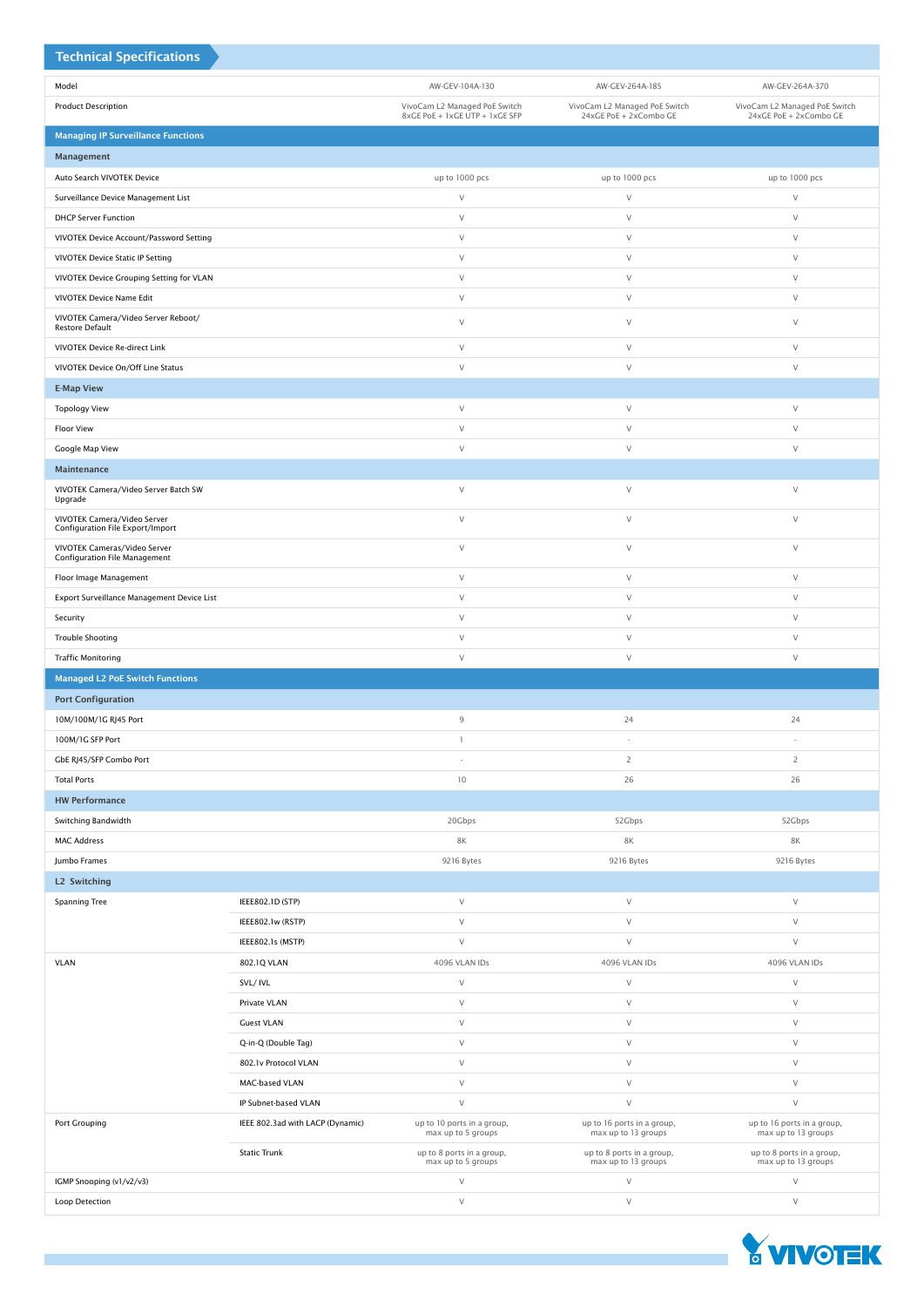| <b>Technical Specifications</b>                                    |                        |                                |                               |                               |
|--------------------------------------------------------------------|------------------------|--------------------------------|-------------------------------|-------------------------------|
| Model                                                              |                        | AW-GEV-104A-130                | AW-GEV-264A-185               | AW-GEV-264A-370               |
| <b>Product Description</b>                                         |                        | VivoCam L2 Managed PoE Switch  | VivoCam L2 Managed PoE Switch | VivoCam L2 Managed PoE Switch |
|                                                                    |                        | 8xGE PoE + 1xGE UTP + 1xGE SFP | 24xGE PoE + 2xCombo GE        | 24xGE PoE + 2xCombo GE        |
| <b>L3 Features</b>                                                 |                        | $\vee$                         | $\vee$                        | $\vee$                        |
| IP Host Table<br><b>Static Route</b>                               |                        | $\vee$                         | $\vee$                        | $\vee$                        |
| <b>Static ARP</b>                                                  |                        | $\vee$                         | $\vee$                        | $\vee$                        |
| <b>DHCP Server</b>                                                 |                        | $\vee$                         | $\vee$                        | $\vee$                        |
| <b>QoS Features</b>                                                |                        |                                |                               |                               |
| <b>Hardware Queues</b>                                             |                        | 8                              | 8                             | $\,$ 8 $\,$                   |
| Class Of Service                                                   | Port Based             | $\vee$                         | $\vee$                        | $\vee$                        |
|                                                                    | 802.1p                 | $\vee$                         | $\vee$                        | $\vee$                        |
|                                                                    | CoS                    | $\vee$                         | $\vee$                        | $\vee$                        |
|                                                                    | <b>DSCP</b>            | $\vee$                         | $\vee$                        | $\vee$                        |
|                                                                    | TCP/UDP (IPv4/IPv6)    | $\vee$                         | $\vee$                        | $\vee$                        |
| <b>Rate Limiting</b>                                               | Ingress                | $\vee$                         | $\vee$                        | $\vee$                        |
|                                                                    | Egress                 | $\vee$                         | $\vee$                        | $\vee$                        |
| <b>Priority Queue Scheduling</b>                                   | WRR                    | $\vee$                         | $\vee$                        | $\vee$                        |
|                                                                    | <b>Strict Priority</b> | $\vee$                         | $\vee$                        | $\vee$                        |
| IPv4 QoS (QCEs)                                                    |                        | $\vee$                         | $\vee$                        | $\vee$                        |
| IPv6 QoS (QCEs)                                                    |                        | $\vee$                         | $\vee$                        | $\vee$                        |
| <b>Security</b>                                                    |                        |                                |                               |                               |
| Port Security (MAC-based)                                          |                        | $\vee$                         | $\vee$                        | $\vee$                        |
| IEEE802.1x                                                         |                        | $\vee$                         | $\vee$                        | $\vee$                        |
| ACLs                                                               | L2/L3/L4               | $\vee$                         | $\vee$                        | $\vee$                        |
|                                                                    | IPv6 Support           | $\vee$                         | $\vee$                        | $\vee$                        |
| IP Source Guard (IP-MAC-Port Binding)                              |                        | $\vee$                         | $\vee$                        | $\vee$                        |
| Storm Control                                                      |                        | $\vee$                         | $\vee$                        | $\vee$                        |
| RADIUS Authentication (RFC2138)                                    |                        | $\vee$                         | $\vee$                        | $\vee$                        |
| <b>DDoS Prevention</b>                                             |                        | $\vee$                         | $\vee$                        | $\vee$                        |
| Layer 3 Isolation ( Allow /disallow routing<br>between IP Subnets) |                        | $\vee$                         | $\vee$                        | $\vee$                        |
| HTTPs and SSL (Secured Web)                                        |                        | $\vee$                         | $\vee$                        | $\vee$                        |
| SSH v1.5/v2.0 (Secured Telnet Session)                             |                        | $\vee$                         | $\vee$                        | $\vee$                        |
| <b>BPDU Guard</b>                                                  |                        | $\vee$                         | $\vee$                        | V                             |
| <b>STP Root Guard</b>                                              |                        | $\vee$                         | $\vee$                        | $\vee$                        |
| <b>DHCP Snooping</b>                                               |                        | $\vee$                         | $\vee$                        | $\vee$                        |
| Management                                                         |                        |                                |                               |                               |
| SNMP (v1, v2c, v3)                                                 |                        | $\vee$                         | $\vee$                        | $\vee$                        |
| RMON (1,2,3 & 9 groups)                                            |                        | $\vee$                         | $\vee$                        | $\vee$                        |
| Software Upgrade                                                   |                        | $\vee$                         | $\vee$                        | $\vee$                        |
| Configuration Export/Import                                        |                        | $\vee$                         | $\vee$                        | $\vee$                        |
| DHCP                                                               | Client                 | $\vee$                         | $\vee$                        | $\vee$                        |
|                                                                    | Option 66              | $\vee$                         | $\vee$                        | V                             |
|                                                                    | Option 67              | $\vee$                         | $\vee$                        | $\vee$                        |
| Event/Error Log                                                    | Syslog                 | $\vee$                         | $\vee$                        | $\vee$                        |
| <b>Management Access Filtering</b>                                 | SNMP                   | $\vee$                         | $\vee$                        | $\vee$                        |
|                                                                    | Web                    | $\vee$                         | $\vee$                        | $\vee$                        |
| Port Mirroring                                                     | Telnet                 | $\vee$<br>$\vee$               | $\vee$<br>$\vee$              | $\vee$<br>$\vee$              |
| <b>MLD Snooping</b>                                                |                        | $\vee$                         | $\vee$                        | $\vee$                        |
| LLDP (IEEE802.1AB)                                                 |                        | $\vee$                         | $\vee$                        | V                             |
| LLDP-MED                                                           |                        | $\vee$                         | $\vee$                        | $\vee$                        |
| CDP                                                                |                        | $\vee$                         | $\vee$                        | $\vee$                        |
| NTP/ SNTP (RFC2030)                                                |                        | $\vee$                         | $\vee$                        | $\vee$                        |
| <b>IPv6 Support</b>                                                |                        |                                |                               |                               |
| Dual IPv6/IPv4 stack                                               |                        | $\vee$                         | $\vee$                        | V                             |